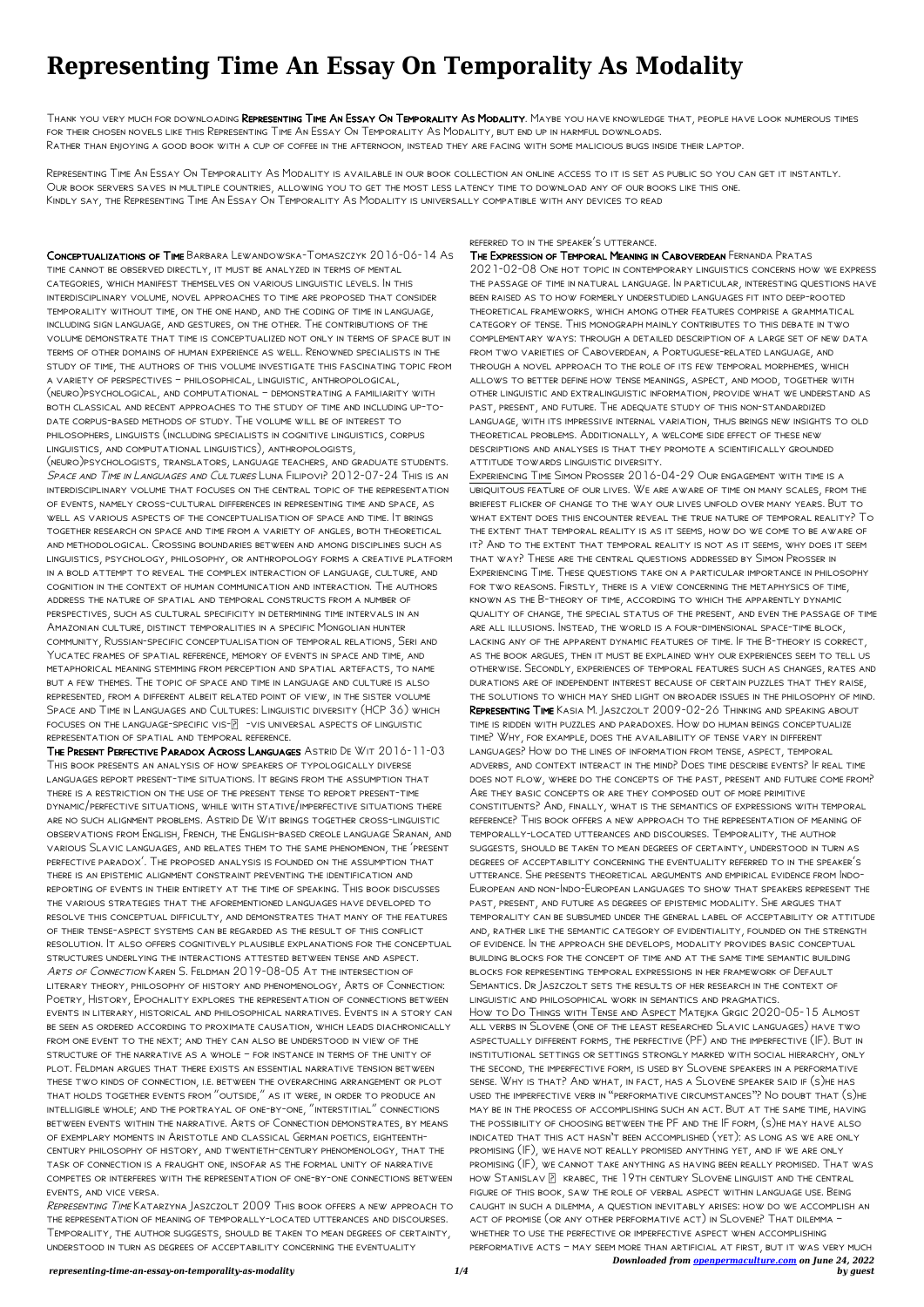alive among Slovene linguists at the end of the 19th century. And it was that very dilemma that quite unexpectedly gave rise to the foundations of performativity in Slovene, half a century before Austin! In the present book, the authors try to shed light on this controversy that involved different Slovene scholars for about thirty years, and propose a delocutive hypothesis as a solution for the performative dilemma this controversy unveiled.

Pragmatics at its Interfaces Stavros Assimakopoulos 2017-02-20 All of the papers included in this volume offer some novel and/or updated perspective on issues of central importance in pragmatics, suggesting original ways in which research in the particular areas they adhere to could advance. Apart from the obvious aim of motivating further discussion on the topics it touches on, a central objective of this volume is to underline that research in pragmatics can and does substantially inform research in numerous other fields of enquiry, namely philosophy, cognitive science, linguistics and conversation analysis, revealing in this way the truly interdisciplinary nature of pragmatics theorizing. In this respect, and given that most of the contributions in this volume are from leading scholars in their respective fields, it is clearly expected that the ideas put forth in this volume will have a profound and long-lasting impact for future research in the area.

LANGUAGE, SPACE AND MIND PAUL CHILTON 2014-07-10 THE IDEA THAT SPATIAL cognition provides the foundation of linguistic meanings, even highly abstract meanings, has been put forward by a number of linguists in recent years. This book takes this proposal into new dimensions and develops a theoretical framework based on simple geometric principles. All speakers are conceptualisers who have a point of view both in a literal and in an abstract sense, choosing their perspective in space, time and the real world. The book examines the conceptualising properties of verbs, including tense, aspect, modality and transitivity, as well as the conceptual workings of grammatical constructions associated with counterfactuality, other minds and the expression of moral force. It makes links to the cognitive sciences throughout and concludes with a discussion of the relationship between language, brain and mind.

DISTANCE IN LANGUAGE ANASTASIA MEERMANN 2015-06-18 THE CONCEPTUAL metaphor of ""distance"" plays a crucial role in current perceptions of the world and humans' various interactions within it. It hardly seems possible to conceptualize space and time, emotional involvement in events, and relationships with other people in terms other than ""distance"". As a consequence, this primarily spatial concept figures prominently in the verbal expression of these abstract notions, and is thus highly relevant for the analysis of linguistic phenomena. In recen ...

Language and Time Vyvyan Evans 2013-10-03 Vyvyan Evans focuses on the linguistic and conceptual resources we make use of when we fix events in time. Modes of Modality Elisabeth Leiss 2014-01-15 The volume aims at a universal definition of modality or "illocutionary/speaker's perspective force" that is strong enough to capture the entire range of different subtypes and varieties of modalities in different languages. The central idea is that modality is allpervasive in language. This perspective on modality allows for the integration of covert modality as well as peripheral instances of modality in neglected domains such as the modality of insufficieny, of attitudinality, or neglected domains such as modality and illocutionary force in finite vs. nonfinite and factive vs. non-factive subordinated clauses. In most languages, modality encompasses modal verbs both in their root and epistemic meanings, at least where these languages have the principled distribution between root and epistemic modality in the first place (which is one fundamentally restricted, in its strict qualitative and quantitative sense, to the Germanic languages). In addition, this volume discusses one other intricate and partially highly mysterious class of modality triggers: modal particles as they are sported in the Germanic languages (except for English). It is argued in the contributions and the languages discussed in this volume how modal verbs and adverbials, next to modal particles, are expressed, how they are interlinked with contextual factors such as aspect, definiteness, person, verbal factivity, and assertivity as opposed to other attitudinal types. An essential concept used and argued for is perspectivization (a sub-concept of possible world semantics). Language groups covered in detail and compared are Slavic, Germanic, and South East Asian. The volume will interest researchers in theoretical and applied linguistics, typology, the semantics/pragmatics interface, and language philosophy as it is part of a larger project developing an alternative approach to Universal Grammar that is compatible with functionalist approaches.

The Routledge Handbook of Pragmatics Anne Barron 2017-01-20 The Routledge

Handbook of Pragmatics provides a state-of-the-art overview of the wide breadth of research in pragmatics. An introductory section outlines a brief history, the main issues and key approaches and perspectives in the field, followed by a thought-provoking introductory chapter on interdisciplinarity by Jacob L. Mey. A further thirty-eight chapters cover both traditional and newer areas of pragmatic research, divided into four sections: Methods and modalities Established fields Pragmatics across disciplines Applications of pragmatic research in today's world. With accessible, refreshing descriptions and discussions, and with a look towards future directions, this Handbook is an essential resource for advanced undergraduates, postgraduates and researchers in pragmatics within English language and linguistics and communication studies. Terrorism and Temporality in the Works of Thomas Pynchon and Don DeLillo James Gourley 2013-06-06 Terrorism and Temporality in the Works of Thomas Pynchon and Don DeLillo starts from a simple premise: that the events of the 11th of September 2001 must have had a major effect on two New York residents, and two of the seminal authors of American letters, Pynchon and DeLillo. By examining implicit and explicit allusion to these events in their work, it becomes apparent that both consider 9/11 a crucial event, and that it has profoundly impacted their work. From this important point, the volume focuses

on the major change identifiable in both authors' work; a change in the perception, and conception, of time. This is not, however, a simple change after 2001. It allows, at the same time, a re-examination of both authors work, and the acknowledgment of time as a crucial concept to both authors throughout their careers. Engaging with several theories of time, and their reiteration and examination in both authors' work, this volume contributes both to the understanding of literary time, and to the work of Pynchon and DeLillo. Meaning in Linguistic Interaction Kasia M. Jaszczolt 2016-04-29 This book offers a semantic and metasemantic inquiry into the representation of meaning in linguistic interaction. Kasia Jaszczolt's view represents the most radical stance on meaning to be found in the contextualist tradition and thereby the most radical take on the semantics/pragmatics boundary. It allows for the selection of the cognitively plausible object of enquiry without being constrained by such distinctions as what is said/what is implicated or what is linguistic and what is extralinguistic. She argues that this is the only promising stance on meaning. The analysis transcends the traditional distinctions drawn, and traditional questions posed, in post-Gricean pragmatics and philosophy of language. It heavily relies on the dynamic construction of meaning in discourse, using truth conditions as a tool but at the same time conforming to pragmatic compositionality ? whereby aspects of meaning that enter this composition have very different provenance. Meaning in Linguistic Interaction builds on the author's earlier work on Default Semantics and adds new arguments in favour of radical contextualism as well as novel applications, focusing on the role of salience, the flexibility of word meaning, the literal/nonliteral distinction, and the dynamic nature of a character, as well as offering an entirely new perspective on the indexical/nonindexical distinction. It contains a state-of-the-art discussion of the semantics/pragmatics boundary disputes, focusing on varieties of semantic minimalism and contextualism and on the limitations of an indexicalism. Jaszczolt's work is illustrated with examples from a variety of languages and offers some formal representations of meaning in the metalanguage of Default Semantics.

Expressing the Self Minyao Huang 2018-02-24 This book addresses different linguistic and philosophical aspects of referring to the self in a wide range of languages from different language families, including Amharic, English, French, Japanese, Korean, Mandarin, Newari (Sino-Tibetan), Polish, Tariana (Arawak), and Thai. In the domain of speaking about oneself, languages use a myriad of expressions that cut across grammatical and semantic categories, as well as a wide variety of constructions. Languages of Southeast and East Asia famously employ a great number of terms for first person reference to signal honorification. The number and mixed properties of these terms make them debatable candidates for pronounhood, with many grammar-driven classifications opting to classify them with nouns. Some languages make use of egophors or logophors, and many exhibit an interaction between expressing the self and expressing evidentiality qua the epistemic status of information held from the ego perspective. The volume's focus on expressing the self, however, is not directly motivated by an interest in the grammar or lexicon, but instead stems from philosophical discussions on the special status of thoughts about oneself, known as de se thoughts. It is this interdisciplinary understanding of expressing the self that underlies this volume, comprising philosophy of mind at one end of the spectrum and cross-cultural pragmatics of self-expression at the other. This unprecedented juxtaposition results in a novel method of approaching de se and de se expressions, in which research methods from linguistics and philosophy inform each other. The importance of this interdisciplinary perspective on expressing the self cannot be overemphasized. Crucially, the volume also demonstrates that linguistic research on first-person reference makes a valuable contribution to research on the self tout court, by exploring the ways in which the self is expressed, and thereby adding to the insights gained through philosophy, psychology, and cognitive science.

Cognitive Approaches to Tense, Aspect, and Epistemic Modality Adeline Patard 2011 This volume addresses problems of semantics regarding the analysis of tense and aspect (TA) markers in a variety of languages, including Arabic, Croatian, English, French, German, Russian, Thai, and Turkish. Its main interest goes out to epistemic uses of such markers, whereby epistemic modality is UNDERSTOOD AS INDICATING  $\boxed{2}$  A DEGREE OF COMPATIBILITY BETWEEN THE MODAL WORLD AND THE FACTUAL WORLD $[$  (DECLERCK). ALL CONTRIBUTIONS, MOREOVER, TACKLE THESE problems from a more or less cognitive point of view, with some of them insisting on the need to provide a unifying explanation for all usage types, temporal and non-temporal, and all of them accepting the premise that the semantics of TA categories essentially refers to subjective, rather than objective, concerns. The volume also represents one of the first attempts to gather accounts of TA marking (in various languages) that are explicitly set within the framework of Cognitive Grammar. Ultimately, this volume aims to contribute to establishing an awareness that modal meaning elements are directly relevant to the analysis of the grammar of time. TIME AND TAME IN LANGUAGE ANA MARIA TRAMUNT BAP 0S 2014-09-26 THIS BOOK presents a collection of papers on various syntactic and semantic aspects of temporal expression in language. The articles included in this volume were presented at the I International Meeting on Syntax and Semantics and their Interfaces, with the main theme of the event being time. The authors include wellrenowned researchers as well as new contributors to the field who present cutting-edge research on a variety of topics, ranging from the fundamental nature of time to formal approaches to specific tense-aspect structures as well as their interaction with other grammatical categories. This volume represents a valuable contribution to the field and will be of interest to scholars studying the representation of time in language as well as to syntacticians and semanticists in general.

Narrative Dynamics Brian Richardson 2002 This anthology brings together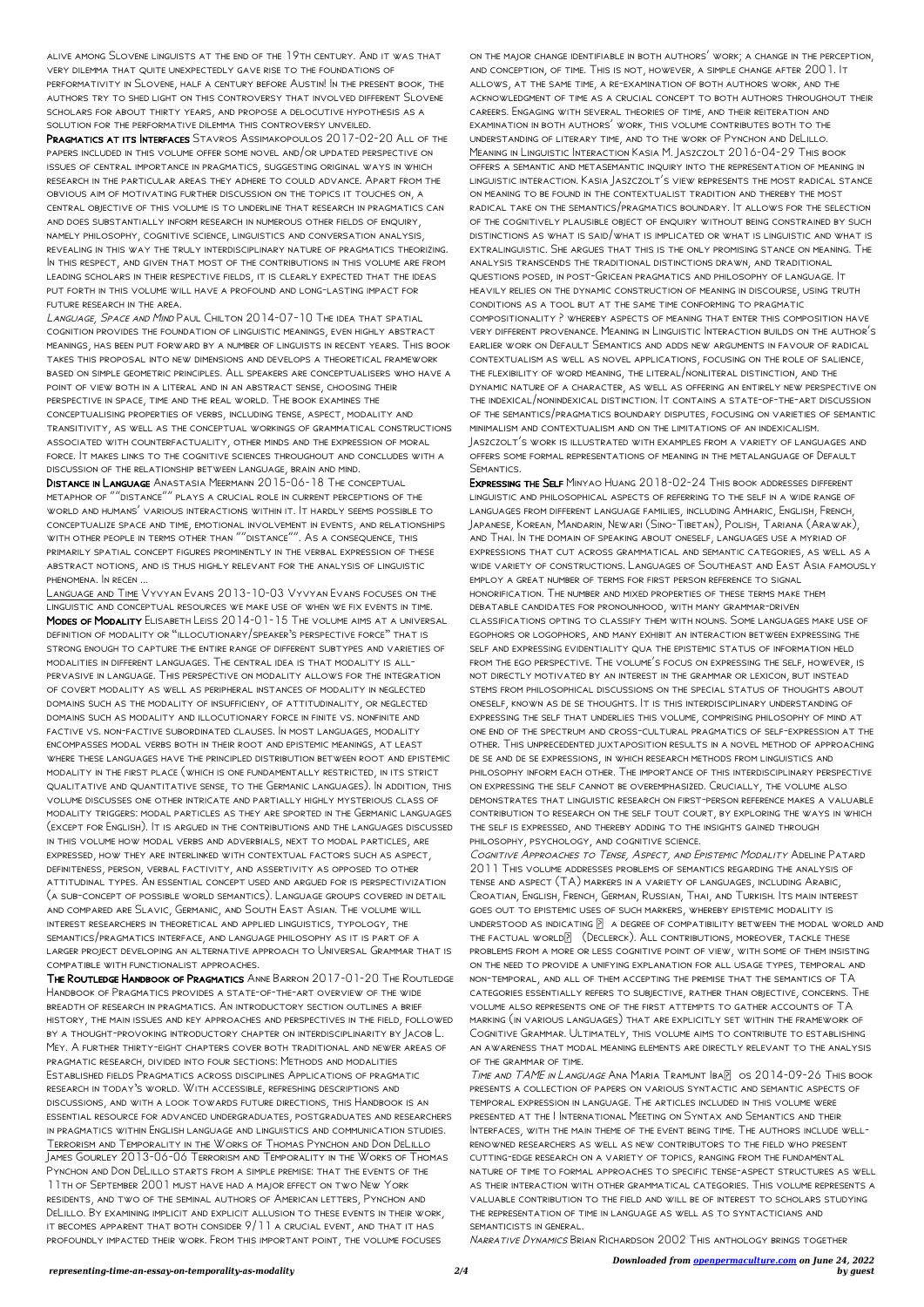essential essays on major facets of narrative dynamics, that is, the means by which "narratives traverse their often unlikely routes from beginning to end." It includes the most widely cited and discussed essays on narrative beginnings, temporality, plot and emplotment, sequence and progression, closure, and frames. The text is designed as a basic reader for graduate courses in narrative and critical theory across disciplines including literature, drama and theatre, and film. Narrative Dynamics includes such classic exponents as E. M. Forster on story and plot; Vladimir Propp on the structure of the folktale; R. S. Crane on plot; Boris Tomashevsky on story, plot, and, motif; M. M. Bakhtin on the chronotope; and Gerard Genette on narrative time. Richardson highlights essential feminist essays by Nancy K. Miller on plot and plausibility, Rachel Blau Duplessis on closure, and Susan Winnett on narrative and desire. These are complimented by newer pieces by Susan Stanford Friedman on spatialization and Robyn Warhol on serial fiction. Other major contributions include Edward Said on beginnings, Hayden White on historical narrative, Peter Brooks on plot, Paul Ricoeur on time, D. A. Miller on closure, James Phelan on progression, and Jacques Derrida on the frame. Recent essays from the perspective of cultural studies, postmodernism, and artificial intelligence bring this collection right up to the present.

FROM UTTERANCES TO SPEECH ACTS MIKHAIL KISSINE 2013-03-14 THIS IS naturalistic theory of when, how and why our utterances are interpreted as speech acts: assertions, orders or promises.

Real Fourdimensionalism Ludwig Jaskolla 2017-10-19 This book explores persistence, taking human beings as an example case. It investigates how concrete particulars stay the same during their temporal carriers while changing significantly. Themes of relativity, structural realism, 4-dimensional ontologies and different strains of panpsychism are amongst those addressed in this work. Beginning with an exploration of the puzzle of persistence, early chapters look at philosophers' perspectives and models of persistence. Competitors in the debate are introduced, from classical 3-dimensionalism to two flavors of 4 dimensionalism, namely worm theory and stage theory. The second part of the book explores the various challenges to 4-dimensionalism and develops a positive taxonomy of those questions that the reasonable proponent of 4 dimensionlism needs to answer. In the third part of the book readers may explore an ontology at the interface of analytic metaphysics and philosophy of mind, called Real Fourdimensionalism, or more specifically: Physicalistic Stage-Panexperientialism (PSP). This is a version of panexperiential stage theory and its alleged model of persistence-as-deciding answers the questions of the taxonomy. This book makes a substantial contribution to debates concerning the status, extent and viability of both stage theoretic models of persistence as well as non-reductive, naturalistic models of persistence. It will be of interest to graduates and scholars involved in analytic metaphysics, as well as the philosophy of mind, especially those specializing in questions of persistence and the ontology of the mind.

Morphological Autonomy Maria Goldbach 2011-08-25 This book is about the nature of morphology and its place in the structure of grammar. Drawing on a wide range of aspects of Romance inflectional morphology, leading scholars present detailed arguments for the autonomy of morphology, ie morphology has phenomena and mechanisms of its own that are not reducible to syntax or phonology. But which principles and rules govern this independent component and which phenomena can be described or explicated by the mechanisms of the morphemic level? In shedding light on these questions, this volume constitutes a major contribution to Romance historical morphology in particular, and to our understanding of the nature and importance of morphomic structure in language change in general.

Time and Trace: Multidisciplinary Investigations of Temporality Sabine Gross 2016-04-06 Scholars in the arts, the humanities, and the sciences offer a multifaceted investigation of the fundamental human experience of temporality—from reproductive politics and temporal logic to music and theater, from law to sustainability, from memory to the Vikings.

TIME: LANGUAGE, COGNITION & REALITY KASIA M. JASZCZOLT 2013-06-27 LINGUISTS and philosophers examine the representation of temporal reference; the interaction of the temporal information from tense, aspect, modality, and context; and the representation of the temporal relations between facts, events, states, propositions, and utterances. They link this to current research in psychology and anthropology.

The Poetics of Time – Metaphors and Blends in Language and Literature Anna Piata 2018-01-15 How does the concept of time, elusive and inconceivable as it may be, lend itself to verbal creativity? Is it possible to trace something like a "poetics of time"? This book embarks on this endeavor initiated by the assumption that verbal creativity can shed some new light on our understanding of time, challenging everyday linguistic patterns and manipulating mental representations in unforeseen ways. Drawing on empirical evidence from Modern Greek poetry, the book offers a unified account of time conceptualization along a continuum of various degrees of non-conventionality. It also shows, unlike what has been traditionally assumed in the literature, that creativity in the expression of time is not limited to metaphor but extends to other figurative tropes that are perhaps specific to poetry. Poetry thus transpires as an ideal testing frame for exploring temporal cognition and meaning construction alike. The Semantics and Pragmatics of Quotation Paul Saka 2017-12-07 The chapters in this volume address a variety of issues surrounding quotation, such as whether it is a pragmatic or semantic phenomenon, what varieties of quotation exist, and what speech acts are involved in quoting. Quotation poses problems for many prevailing theories of language. One fundamental principle is that for a language to be learnable, speakers must be able to derive the truth-conditions of sentences from the meanings of their parts. Another popular view is that indexical expressions like "I" display a certain fixity -- that they always refer to the speaker using them. Both of these tenets appear to be violated by quotation. This volume is suitable for scholars in philosophy of language, semantics, and pragmatics, and for graduate students in philosophy and linguistics. The book will also be useful for researchers in other fields that study quotation, including psychology and computer science. Cohesion, Coherence and Temporal Reference from an Experimental Corpus

Pragmatics Perspective Cristina Grisot 2018-10-06 This open access book provides new methodological and theoretical insights into temporal reference and its linguistic expression, from a cross-linguistic experimental corpus pragmatics approach. Verbal tenses, in general, and more specifically the categories of tense, grammatical and lexical aspect are treated as cohesion ties contributing to the temporal coherence of a discourse, as well as to the cognitive temporal coherence of the mental representations built in the language comprehension process. As such, it investigates the phenomenon of temporal reference at the interface between corpus linguistics, theoretical linguistics and pragmatics, experimental pragmatics, psycholinguistics, natural language processing and machine translation.

Perspectives on Evidentiality in Spanish Carolina Figueras Bates 2018-07-24 Evidentiality in communication is better investigated in delimited and recognizable contexts where the multiple levels of meaning in interactional practices are manifested. Taking this viewpoint, the present volume explores the interrelations between evidentials and textual genre in Spanish. Adopting a discursive perspective, all of the chapters examine how the functional category of evidentiality is brought into discourse, which set of linguistic strategies evidentiality makes explicit, what counts as evidence in certain contexts and in certain textual genres, and what particular pragmatic meanings these mechanisms acquire, invoke and project onto the on-going discourse. In particular, this book is concerned with the relationship between evidential expressions and the pragmatic meaning(s) triggered by those expressions, and the role of genre in shaping the evidential meanings. The volume is addressed to both theoretically and empirically minded scholars in the disciplines of Pragmatics, Discourse Analysis, Sociolinguistics, Communication Studies, and Psychology.

The Origins of Liberty: An Essay in Platonic Ontology Alexander Zistakis 2018-01-31 Unlike the vast majority of existing literature on Plato, this book seeks to argue that liberty constitutes the central notion and preoccupation of Platonic thought and that his theory of ideas is indeed a theory of liberty. Moreover, this book contends that Plato's thought can be understood to be both one of liberty and a theory of liberation. Bound up in its efforts to reveal both the ideal liberty and the conditions and possibility of its existence in the socalled 'real world,' the thought of liberty tends to be all-encompassing. Consequently, this book seeks to expose how liberty can be understood to influence Plato's ontological form of analysis in relation to politics, philosophy, and anthropology, as well as its influence on the structural unity of all three. Understood from such a perspective, this book frames Platonic philosophy as primarily an investigation, an articulation and as a way of establishing the relationship between the individual and the collective. Importantly, this relationship is acknowledged to be the natural and original framework for any conception and exercise of human liberty, especially within democratic theory and politics. By treating Plato's philosophy as a continuous effort to find modes and dimensions of liberation in and through different forms of this relationship, this book hopes to not only engage in the discussion about the meaning of Platonic ontological-political insights on different grounds, but also to provide a different perspective for the evaluation of its relevance to the main contemporary issues and problems regarding liberty, liberation, democracy and politics. This book will be of interest to both undergraduate students, experienced scholars and researchers, as well as to the general public who have an interest in philosophy, classics, and political theory.

The Melody of Time Benedict Taylor 2015-11-02 From the Romantic era onwards, music has been seen as the most quintessentially temporal art, possessing a unique capacity to invoke the human experience of time. Through its play of themes and recurrence of events, music has the ability to stylise in multiple ways our temporal relation to the world, with far-reaching implications for modern conceptions of memory, subjectivity, personal and collective identity, and history. Time, as philosophers, scientists and writers have found throughout history, is notoriously hard to define. Yet music, seemingly bound up so intimately with the nature of time, might well be understood as disclosing aspects of human temporality unavailable to other modes of inquiry, and accordingly was frequently granted a privileged position in nineteenth-century thought. The Melody of Time examines the multiple ways in which music relates to, and may provide insight into, the problematics of human time. Each chapter explores a specific theme in the philosophy of time as expressed through music: the purported timelessness of Beethoven's late works or the nostalgic impulses of Schubert's music; the use of music by philosophers as a means to explicate the aporias of temporal existence or as a medium suggestive of the varying possible structures of time; and, a reflection of a particular culture's sense of historical progress or the expression of the intangible spirit behind the course of human history itself. Moving fluidly between cultural context and historical reception, competing philosophical theories of time and close reading of the repertoire, Benedict Taylor argues for the continued importance of engaging with music's temporality in understanding the significance of music within society and human experience. At once historical, analytical, critical, and ultimately hermeneutic, The Melody of Time provides both fresh insight into many familiar nineteenth-century pieces and a rich theoretical basis for future research.

## Automatically Ordering Events and Times in Text Leon R.A. Derczynski 2016-10-18 The book offers a detailed guide to temporal ordering, exploring open problems in the field and providing solutions and extensive analysis. It